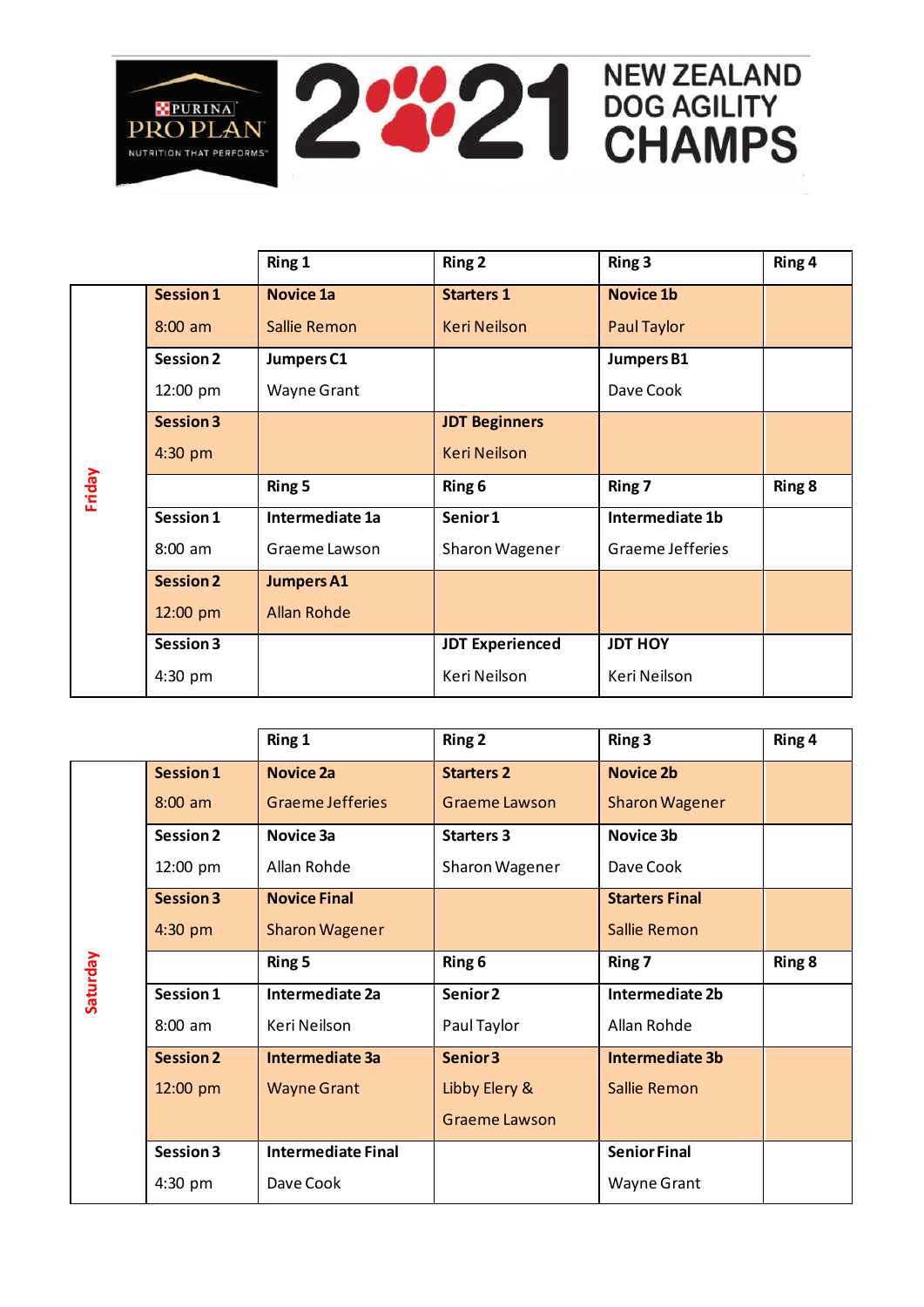

|        |                  | Ring 1                  | <b>Ring 2</b>          | Ring 3                  | Ring 4 |
|--------|------------------|-------------------------|------------------------|-------------------------|--------|
| Sunday | Session 1        | <b>Jumpers C2</b>       |                        | <b>Jumpers B2</b>       |        |
|        | $8:00$ am        | <b>Graeme Jefferies</b> |                        | <b>Keri Neilson</b>     |        |
|        | <b>Session 2</b> | Jumpers C3              |                        | <b>Jumpers B3</b>       |        |
|        | 12:00 pm         | Paul Taylor             |                        | <b>Wayne Grant</b>      |        |
|        | Session 3        |                         | <b>Jumpers C Final</b> | <b>Jumpers B Final</b>  |        |
|        | 4:30 pm          |                         | Paul Taylor            | <b>Graeme Jefferies</b> |        |
|        |                  | Ring 5                  | Ring 6                 | Ring 7                  | Ring 8 |
|        | Session 1        | <b>Jumpers A2</b>       |                        |                         |        |
|        | $8:00$ am        | Dave Cook               |                        |                         |        |
|        | <b>Session 2</b> |                         | <b>Jumpers A3</b>      |                         |        |
|        | 12:00 pm         |                         | Sallie Remon           |                         |        |
|        | Session 3        | <b>Jumpers A Final</b>  |                        |                         |        |
|        | 4:30 pm          | Graeme Lawson           |                        |                         |        |

**Agility Finals**: Sallie Remon, Sharon Wagener, Dave Cook, Wayne Grant

**Jumpers Finals**: Paul Taylor, Graeme Jefferies, Graeme Lawson

**Novice and Intermediate Split Classes**: These classes will be split by heights. To keep classes balanced it's likely the 240's and 500s will be in A's and 320s, 380s and 600s in the B's.